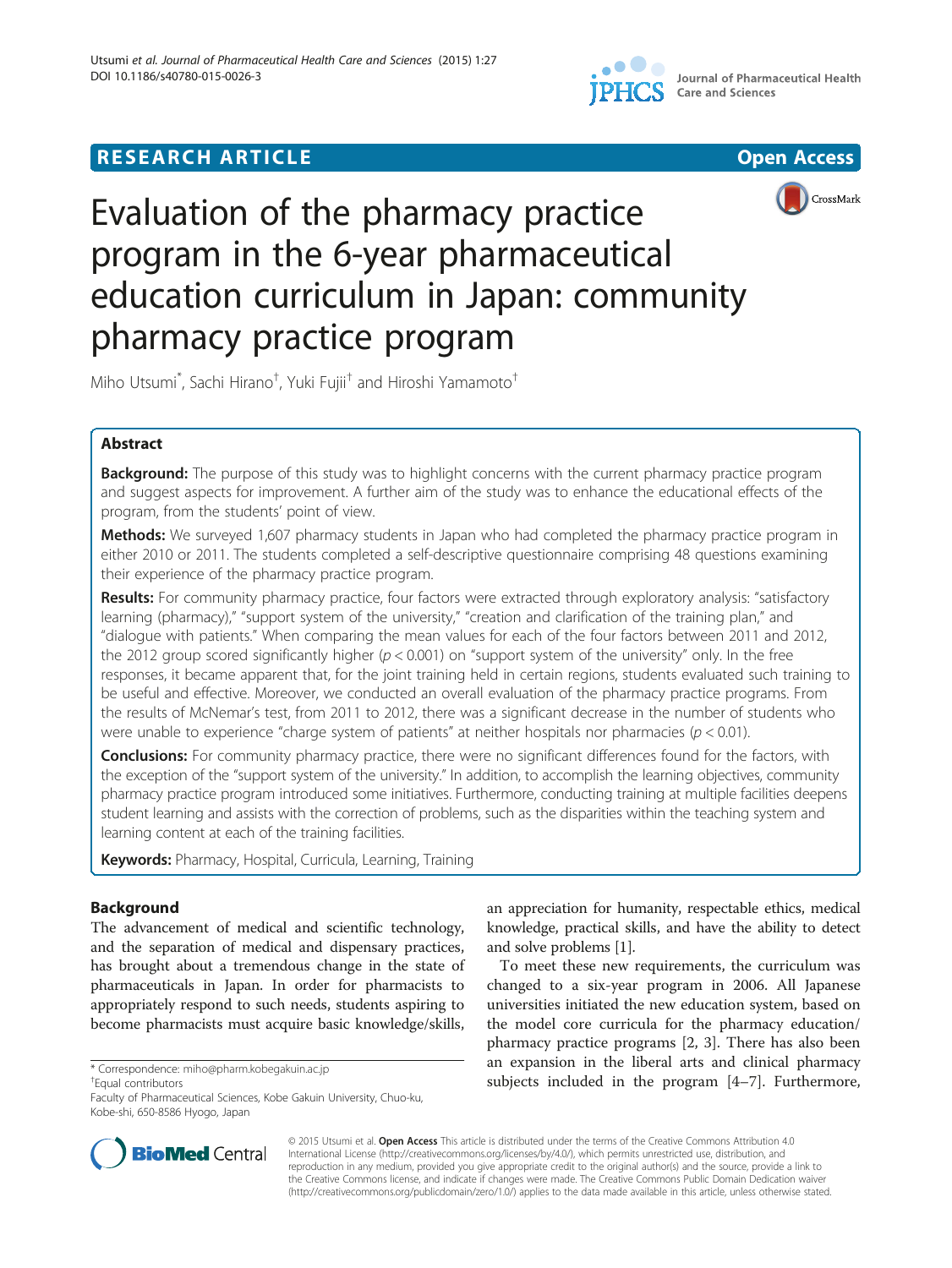unique subjects relating to pharmaceutics in universities have also been included [\[8](#page-9-0)–[11](#page-9-0)].

In addition, the focus of the teaching methods switched from "teacher-centered" to "learner-centered" [[12, 13](#page-9-0)]. Furthermore, methods using standardized patients and simulators are frequently employed in training to ensure high-quality performance, integration of knowledge and skills, and a positive attitude among pharmacists on-site [[14](#page-9-0)–[16\]](#page-9-0). The abovementioned educational methods have become the norm and all facilities throughout Japan are now required to continue evaluating and improving pharmaceutical education.

Various assessments of pharmacy practice programs have been conducted in different regions and facilities since their commencement in 2010. For example, Tachi et al evaluated the guidance skills of pharmacy practice instructors, while Mohri et al evaluated the necessity of resident teachers in hospital pharmacy practice [[17, 18](#page-9-0)]. Furthermore, Yamaguchi et al revealed that training content is strongly dependent on the passion and appeal of the instructor. They further found that such qualities also influence students' improvement, in terms of future learning motivation and the career paths they choose [[19\]](#page-9-0). In order to conduct homogenous training, Kubo et al created a ward training pass; a weekly report of training content, such as pharmacotherapy and diseases, that trainees should be concerned with in each hospital department, and reported on its effectiveness [\[20\]](#page-9-0).

However, a nationwide survey designed to determine the actual state of current pharmacy practice programs has still not yet been conducted. Furthermore, pre-practice training is promoted at universities and sets its learning objectives with "basic knowledge, skills, and attitude required for pharmaceutical duties" with regard to the hospital pharmacy practice and community pharmacy practice learning objectives of "team medical care" and "community-based care," respectively [[3\]](#page-9-0). The goals that must be achieved by pharmaceutical students, based on the present and expected state of future Japan, such as competency, have not been previously clarified.

Due to the above, we assessed hospital pharmacy practices in the six-year pharmaceutical education program. It was found that the student evaluations for the quality of hospital pharmacy practice improved in 2012, as compared to the evaluations from 2011 [\[21\]](#page-9-0). Furthermore, it was found that, in order for students to obtain "satisfactory learning (hospital)" in pharmacy practice programs, it is necessary to enhance the "support system of the training site (hospital)" and establish opportunities for "dialogue with patients." The results further suggest that "dialogue with patients" leads to feelings of satisfaction, being able rise to a challenge and a sense of accomplishment among students. However, it was also found that the instructing ability of pharmacists, readiness to receive trainees at

training facilities, and relationships between pharmacists and students still require further improvement.

Accordingly, our study clarifies the current state of community pharmacy practice and outlines the improvements that are needed to enhance current pharmacy practice programs. In addition to the findings from our research into both community pharmacy practice and hospital pharmacy practice, we have evaluated the overall state of current pharmacy practice programs. Furthermore, based on real-life medical settings in Japan, we have examined the ideal state of pharmacy practice programs for the future.

#### **Methods**

The survey was conducted from September, 2011 to March, 2012 (hereafter referred to as "2011") and from September 2012 to March 2013 (hereafter referred to as "2012"), and included 1,607 pharmacy students  $(5^{th}$  or  $6<sup>th</sup>$  year students; approximately 7.9 % of the nationwide total of 20,389 students) in Japan who completed pharmacy practice programs (pharmacy and hospital pharmacy practice) in 2010 or 2011. The sampling of the target students was used to determine the actual state of pharmacy practice programs performed nationwide in Japan. The study sampled target schools and was devised in a way to ensure a collection of nationwide responses.

The questionnaire used was similar to that used for the evaluation of hospital pharmacy practice, with the terms in the questions regarding learning objectives, hospitals and pharmacies, and individual examples, being replaced or adjusted as necessary. In addition to the questions on basic attributes, the structure of the questionnaire comprised 48 questions, including 31 questions based on a six-point scale (1: Disagree Strongly, 2: Disagree Moderately, 3: Disagree Slightly, 4: Agree Slightly, 5: Agree Moderately, 6: Agree Strongly), 15 questions based on a two-point scale (yes or no), one multiple choice question, and one open question (free response). The questionnaire included items relating to the pharmacy practice content, based on the students' actual experience, such as "The actual training contents were in line with the learning objectives" and "I was able to experience the overall work of a pharmacist sufficiently." There were also items relating to the learning environment, such as "I felt that there were too many tasks that would not directly lead to my learning as a trainee" and "When screening of prescriptions or dispensing, two pharmacists were involved to ensure the safety." Moreover, the items that seemed to contribute to deepening the learning were included; "Did you have a chance to have discussions/reflection sessions among students?" Furthermore, we made an inquiry regarding the occurrence of problems at the training site, by asking "Did you have any trouble with a patient?" and regarding the training status of the pharmacist instructors,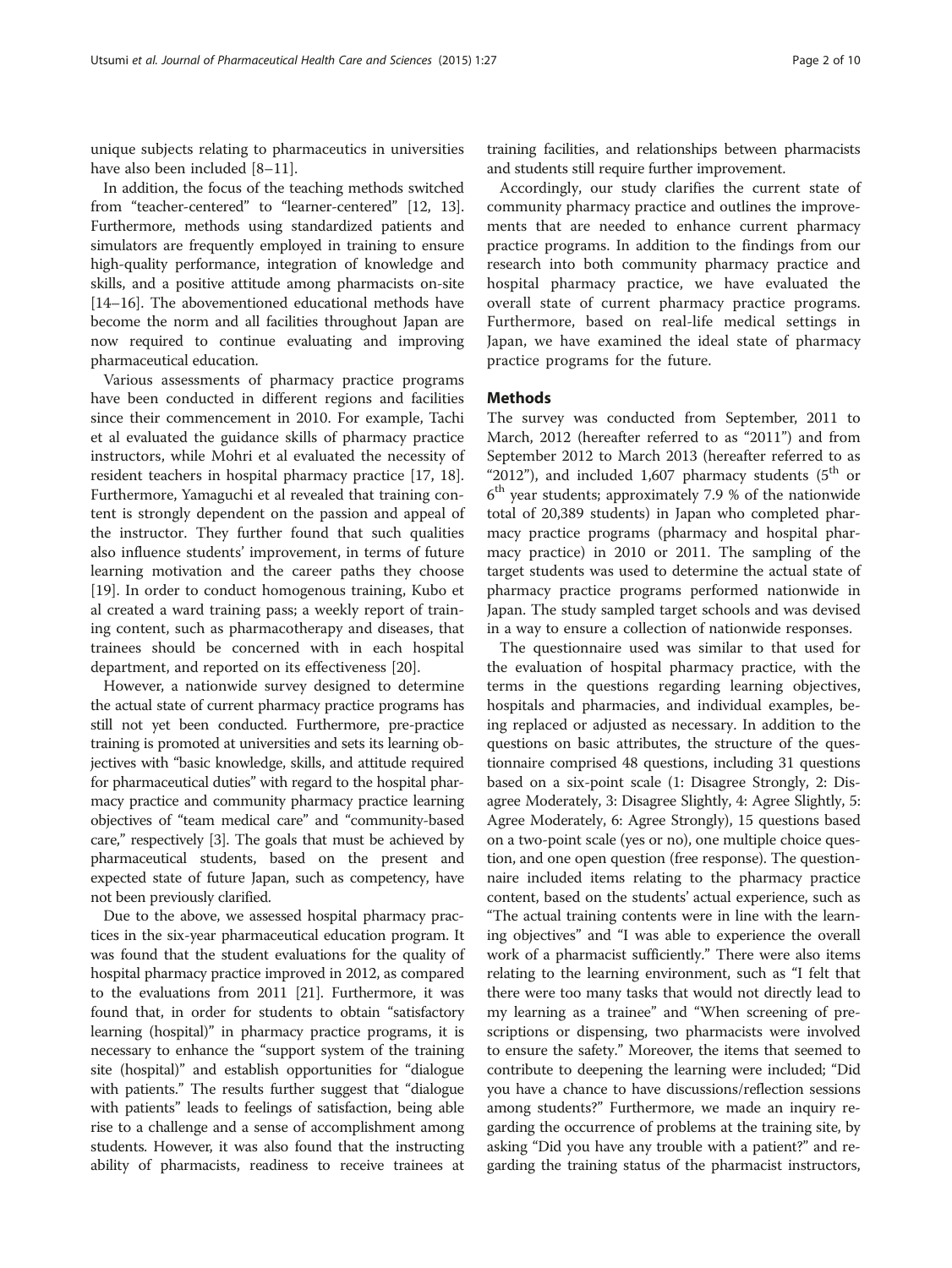by asking "The pharmacist (who was involved in your training) worked very hard in coaching you" and "The pharmacists were able to have an empathetic communication with you." Another item, regarding the support status of the university teachers, was included by asking "The university teachers provided enough support for me so that I can prevent trouble, or work on the practical training smoothly in case of trouble." For questions on the training environment that were provided by pharmacists, the target was not limited to the licensed instructor pharmacists for pharmacy practice programs. Rather, we requested that students answer the questions keeping all involved pharmacists in mind.

For any missing values among the six-point scale items, the average value of the overall applicable items was substituted, while missing values for questions based on the two-point scale were removed from the analysis. For the 31 items based on a six-point scale, we conducted an exploratory factor analysis (maximum likelihood estimation/promax rotation) to clarify the factor structure of the overall responses. Next, we divided the obtained factor scores into two groups (2011 and 2012) and compared both years with Levene's test. Homogeneous dispersal of the obtained factor points was not found on some factors. Thus, we conducted a t test based on Welch's method, in order to compare the two years. For the items based on a two-point scale, we conducted a comparative evaluation of the two years using simple tabulation and the chi-square test.

In order to gain an understanding of the overall perception of the five-month pharmacy practice programs in hospitals and pharmacies (two and a half months for each location), we categorized the student response patterns to the items based on a two-point scale, and then conducted McNemar's test on the data. We used  $R \times 64$  3.1.0, js-STAR release 2.0.6j, and Excel 2007 for statistical analysis.

Our study was conducted with the approval of the Ethics Committee of Kobe Gakuin University. Additionally, we explained that there was absolutely no influence on academic records without participation in the survey.

#### Results

#### Respondent attributes

The respondents of the survey totaled 1,407 (the effective response rate was 87.6 %) and the average age was  $24.1 \pm$ 1.5 years old (in 2011: 24.2 ± 1.8 years, in 2012: 24.1 ± 1.4 years). The student characteristics are shown by year in Table 1. Respondents who omitted basic characteristics (age, sex) and those that left three or more items blank were removed from the analysis.

#### Factor analysis

We conducted an exploratory factor analysis targeting 31 items. This was based on a six-point scale utilizing maximum likelihood estimation/promax rotation, using

|      |        | 2011    |
|------|--------|---------|
| Sex  |        |         |
|      | Male   | 212(42) |
|      | Female | 287(58) |
| Area |        |         |

|      | Female           | 287(58)  | 532(59)  |
|------|------------------|----------|----------|
| Area |                  |          |          |
|      | Hokkaido         |          |          |
|      | Tohoku           |          |          |
|      | Kanto            | 133(27)  | 568(62)  |
|      | Hokuriku         |          |          |
|      | Tokai            | 20(4)    | O(0)     |
|      | Kinki            | 194(39)  | 89(10)   |
|      | Chugoku/Shikoku  | 31(6)    | 114(13)  |
|      | Kyusyu/Yamaguchi | 121(24)  | 137(15)  |
|      |                  | 499(100) | 908(100) |

the combined data from 2011 and 2012. For the number of factors, based on the size of the fixed value and with potential analysis as a factor, four-factor solutions were judged as the ideal. Twelve items that were indicative of being influenced by the ceiling and floor effect were removed from the analysis. Factor analysis was conducted repeatedly until a stable factor was extracted based on a factor loading of 0.35 and above.

Therefore, 19 analysis target items and a total of four factors were extracted (Table [2\)](#page-3-0). The correlation between the factors revealed particularly high scores between the first and third factor, and the first and fourth factor (0.49 and 0.50, respectively). In addition, we calculated Cronbach's α coefficient between the items that formed each factor, to evaluate the internal consistency of the scale. The factors indicated comparatively high values and the reliability of each factor was confirmed: first factor  $\alpha = 0.74$ , second factor  $\alpha = 0.75$ , third factor  $\alpha$  = 0.70, and fourth factor  $\alpha$  = 0.72. To ensure that the data from the pilot study can be put to good use, from the viewpoint of evaluating interpretable information without discarding it as much as possible, we utilized a standard (factor loading > 0.35) which is slightly lower than the general standard (factor loading > 0.40).

The first factor comprised 12 items including, "I am satisfied because I was able to learn what will be useful for my career as a pharmacist" and "I was able to experience the overall work of a pharmacist sufficiently." This factor was interpreted to represent the satisfaction and sense of accomplishment of students regarding pharmacy practice programs, and was named "satisfactory learning (pharmacy)." The second factor comprised three items including, "The university teachers gave you enough feedback on your learnings at the training site" and "The

2012

376(41)

Respondents (%)

#### Table 1 Attributes of the respondents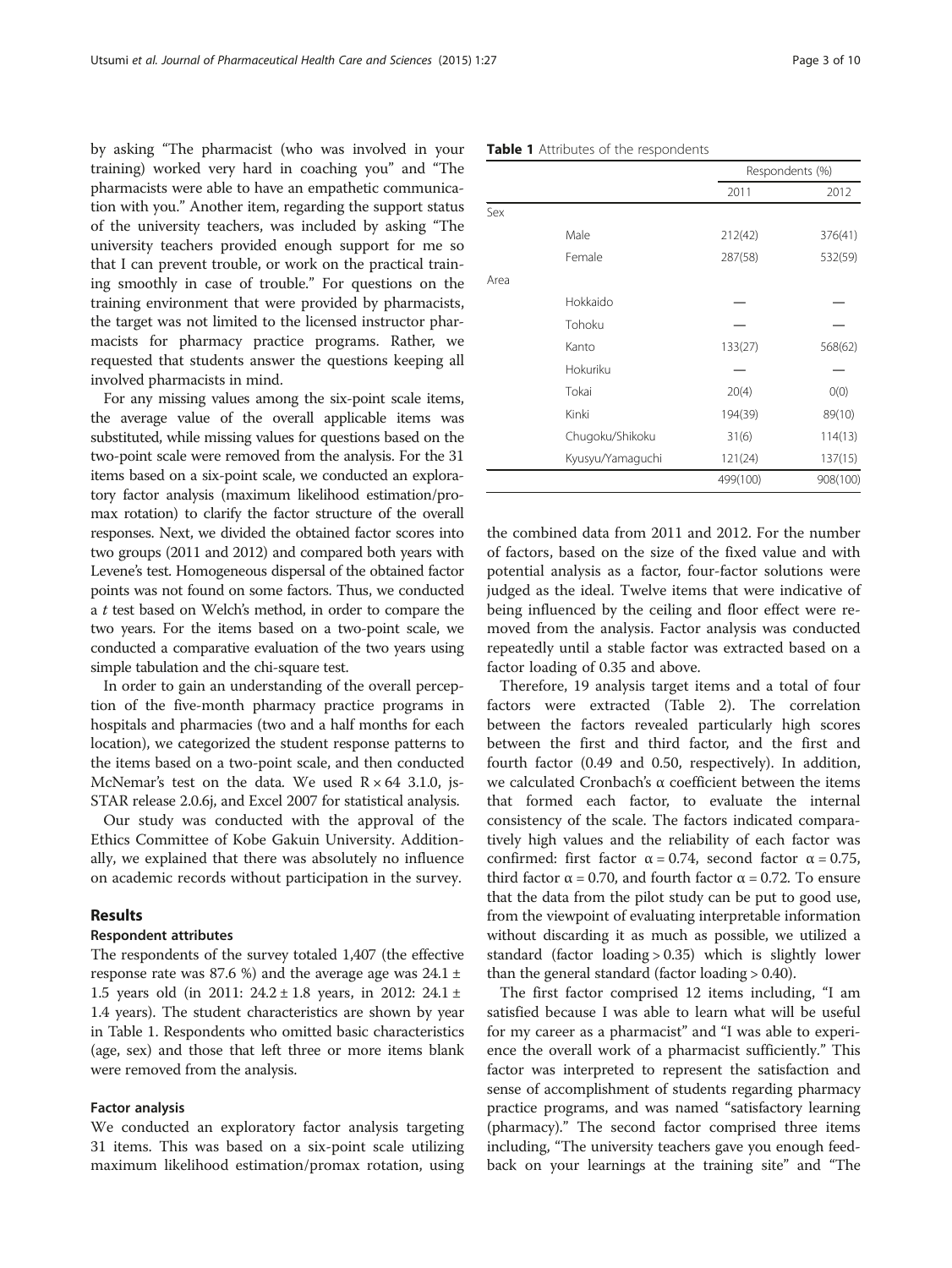#### <span id="page-3-0"></span>Table 2 Results of the factor analysis for the community pharmacy practice

| Question                                                                                                                                                                    | FA1     | FA <sub>2</sub> | FA3     | FA4     |
|-----------------------------------------------------------------------------------------------------------------------------------------------------------------------------|---------|-----------------|---------|---------|
| (1) I am satisfied because I was able to learn what would be useful for my career as a pharmacist.                                                                          | 0.87    | $-0.11$         | $-0.03$ | $-0.05$ |
| (2) I was able to experience the overall work of a pharmacist sufficiently.                                                                                                 | 0.75    | $-0.10$         | 0.01    | 0.05    |
| (3) The pharmacists facilitated your appropriate self-learning so that you can solve the problems<br>of the patients.                                                       | 0.71    | 0.10            | $-0.02$ | 0.03    |
| (4) The pharmacists asked you related questions so that you can improve your ability to create an<br>effective treatment plan.                                              | 0.69    | 0.09            | 0.00    | 0.01    |
| (5) I felt that I had too many tasks that would not lead to learning for me as a trainee.                                                                                   | $-0.67$ | 0.03            | 0.05    | 0.03    |
| (6) The pharmacists were able to have an empathetic communication with you.                                                                                                 | 0.66    | $-0.07$         | $-0.04$ | 0.14    |
| (7) The pharmacists accepted you as a member of the team.                                                                                                                   | 0.64    | 0.02            | $-0.07$ | 0.07    |
| (8) Some learning contents were far from pharmacist's work.                                                                                                                 | $-0.62$ | 0.10            | 0.09    | 0.02    |
| (9) The actual learning contents were in line with the learning objectives (SBOs).                                                                                          | 0.53    | $-0.03$         | 0.32    | $-0.03$ |
| (10) I was able to experience "Community-Based Care" at the community pharmacy sufficiently.                                                                                | 0.46    | $-0.01$         | 0.05    | 0.08    |
| (11) Safety precautions (medicine shelf arrangements, checking empty bags after mixed injection,<br>etc.) were taken for medicine and injected drug preparation in general. | 0.45    | $-0.04$         | 0.13    | $-0.04$ |
| (12) The practical training contents were well matched with the pre-practice training.                                                                                      | 0.35    | 0.30            | $-0.04$ | $-0.13$ |
| (13) The university teachers gave you enough feedback on your learnings at the training site.                                                                               | $-0.15$ | 0.91            | 0.01    | 0.06    |
| (14) The university teachers provided enough support for me so that I can prevent trouble,<br>or work on the practical training smoothly in case of trouble.                | $-0.06$ | 0.84            | 0.02    | 0.04    |
| (15) The practical training contents were well matched with the classes from the 1st to the<br>4th years (excluding the pre-practice training).                             | 0.26    | 0.38            | $-0.04$ | $-0.12$ |
| (16) Training schedule by day was prepared and informed to me in advance.                                                                                                   | $-0.03$ | 0.01            | 0.91    | $-0.01$ |
| (17) Training schedule by hour was prepared and informed to me in advance.                                                                                                  | 0.00    | 0.03            | 0.80    | 0.01    |
| (18) I was able to have enough time with patients to explain about drugs or disease.                                                                                        | 0.13    | 0.03            | $-0.02$ | 0.83    |
| (19) I was able to have enough time with patients to talk with them.                                                                                                        | 0.06    | 0.07            | 0.02    | 0.80    |
| Inter-factor correlations                                                                                                                                                   |         |                 |         |         |
| FA1                                                                                                                                                                         |         | 0.46            | 0.49    | 0.50    |
| FA <sub>2</sub>                                                                                                                                                             |         |                 | 0.18    | 0.19    |
| FA <sub>3</sub>                                                                                                                                                             |         |                 |         | 0.24    |
| Cronbach's alpha                                                                                                                                                            | 0.74    | 0.75            | 0.70    | 0.72    |

The factors were defined as the following: the first factor (FA1) was "satisfactory learning (pharmacy)"; the second factor (FA2) was the "support system of the university"; the third factor (FA3) was the "creation and clarification of the training plan"; and the fourth factor (FA4) was "dialogue with patients"

university teachers provided enough support for me so that I can prevent trouble, or work on the practical training smoothly in case of trouble" and was interpreted to represent the educational content and student support provided by university teachers. This second factor was named "support system of the university." The third factor comprised two items including, "Training schedule by day was prepared and informed to me in advance" and was interpreted to represent the creation of daily training plans and their clarification for students. This third factor was named "creation and clarification of the training plan." The fourth factor comprised two items including "I was able to have enough time with patients to explain about drugs or disease" and was interpreted to represent the opportunities of getting involved with patients, and what transpired. This fourth factor was named "dialogue with patients."

Next, the scores from all factors in 2011 and in 2012 were calculated. The following are the details of each score; "satisfactory learning" (mean  $\pm$  SD in 2011:  $4.278 \pm 0.539$ , mean  $\pm$  SD in 2012:  $4.328 \pm 0.571$ ), "support system of the university" (mean  $\pm$  SD in 2011: 3.727  $\pm$  1.090, mean  $\pm$  SD in 2012:  $4.061 \pm 1.005$ , "creation and clarification of the training plan" (mean  $\pm$  SD in 2011: 3.843  $\pm$  1.522, mean  $\pm$ SD in 2012:  $3.776 \pm 1.516$ ) and "dialogue with patients"  $(\text{mean} \pm \text{SD} \text{ in } 2011: 4.468 \pm 1.194, \text{ mean} \pm \text{SD} \text{ in } 2012:$ 4.461  $\pm$  1.164), the average difference of all factors (mean  $\pm$ SD in 2011: 16.32 ± 3.075, mean ± SD in 2012: 16.63 ± 2.928). We conducted a comparison of the scores derived from each factor for 2011 and 2012, for all four factors. The score was significantly higher for 2012 than 2011 for the item "support system of the university." There were no significant differences found for the other factors or overall (the total of the each factor subscale score). The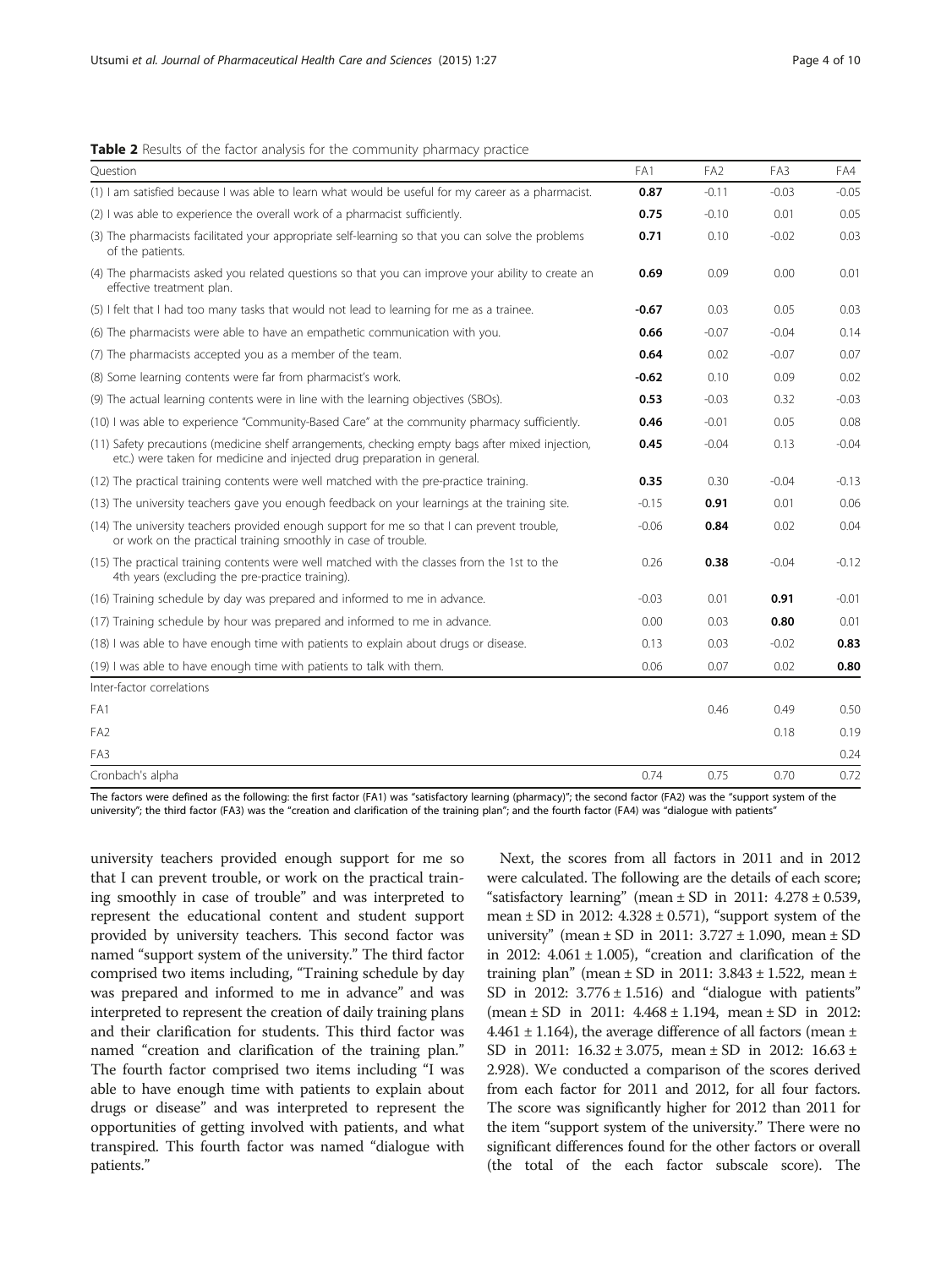breakdown is listed as follows: "satisfactory learning (pharmacy)" ( $t = -1.630$ ,  $df = 1075.799$ ,  $P = 0.104$ , 95 % confidence interval  $|CI| = -0.110, 0.010$ ; "support system of the university" ( $t = -5.655$ ,  $df = 957.236$ ,  $p < 0.001$ , 95 % CI = −0.450, −0.218); "creation and clarification of the training plan"  $(t = 0.783, df = 1022.322, P =$ 0.434, 95 % CI =  $-0.010$ , 0.232); "dialogue with patients" ( $t = 0.098$ ,  $df = 1003.747$ ,  $P = 0.922$ , 95 % CI = −0.123, 0.136); and overall (the total subscale of each factor) (t = -1.850,  $df = 983.734$ ,  $P = 0.065$ , 95 % CI = −0.642, 0.019).

#### Simple tabulation and chi-square test

We compared 2011 with 2012 by conducting simple tabulation and chi-square tests for 14 items, based on a two-point scale (Table 3). Results from the question presented on the review and discussion of opportunities among students at universities; a common question for

Table 3 Results of the simple tabulation and the chi-square test

hospital pharmacy and community pharmacy practice, had already been reported on, as part of the hospital pharmacy practice results and were therefore omitted. We found that the percentage of students who had the opportunity to discuss and review with each other at the training facility significantly increased from 27 % to 44 % ( $p < 0.01$ ). Students that had the opportunity to visit other facilities comprised approximately 90 % of the total. It was noted that these opportunities assist students with achieving the learning objectives listed in the model core curricula of pharmacy practice programs, and to attain broad experience as a pharmacist. However, only 40 % of the students had the opportunity to discuss with other occupations (doctor, nurse, etc.) and 5 % of the students had the opportunity to socialize and discuss with students in other occupations. In addition, around 40 % of students responded that they had to repetitively perform simple, non-academic tasks, such as prescription sorting

| 0.75, n.s.<br>(1) Was a patient assignment system involved in the drug administration guidance,<br>79(17)<br>153(18)<br>0.105<br>Yes<br>which enabled you to take care of the same patients every time?<br>394(83)<br>718(82)<br>No<br>400(44)<br>< 0.01<br>(2) Did you have a time to have a discussion or a review among students at the training site?<br>133(27)<br>41.597<br>Yes<br>365(73)<br>502(56)<br>No<br>(3) Did you have opportunity to associate with other professionals (doctors, nurses, and others)<br>213(43)<br>371(41)<br>$0.55$ , n.s.<br>Yes<br>0.364<br>to have discussions (including all the occasions such as conversation over the phone,<br>284(57)<br>533(59)<br>No<br>communication with the medical team, or a casual daily talk in a ward)?<br>(4) Did you have opportunity to associate with other students (medical students, nursing students,<br>19(4)<br>44(5)<br>0.600<br>0.44, n.s.<br>Yes<br>and others) to have discussions?<br>480(96)<br>862(95)<br>No<br>(5) Did you have any opportunity to have a conference among pharmacists?<br>160(33)<br>250(28)<br>0.08, n.s.<br>Yes<br>3.077<br>645(72)<br>331(67)<br>No<br>109(12)<br>0.78, n.s.<br>(6) Did you have any opportunity to make a presentation at a conference among pharmacists?<br>63(13)<br>0.081<br>Yes<br>430(87)<br>792(88)<br>No<br>(7) Did you have any opportunity to visit other facilities?<br>807(89)<br>$0.35$ , n.s.<br>Yes<br>455(91)<br>0.874<br>95(11)<br><b>No</b><br>44(9)<br>(8) Did you pay any training expense or training cost when you attended a practical work or<br>70(14)<br>95(11)<br>3.506<br>0.06, n.s.<br>Yes<br>training at the outside of the training site?<br>809(89)<br>429(86)<br>No<br>(9) Did you have a time when you felt that you were forced to do simple tasks repeatedly?<br>192(39)<br>372(41)<br>0.674<br>$0.41$ , n.s.<br>Yes<br>303(61)<br>531(59)<br>No<br>(10) Did you have any trouble with a patient?<br>6(1)<br>17(2)<br>0.530<br>0.47, n.s.<br>Yes<br>493(99)<br>No<br>891(98)<br>(11) Did you have any trouble with your pharmacist instructor?<br>27(5)<br>Yes<br>41(5)<br>0.356<br>$0.55$ , n.s.<br>472(95)<br>862(95)<br>No<br>(12) Did you have any trouble among students?<br>2(0)<br>0.29, n.s.<br>Yes<br>10(1)<br>1.136<br>497(100)<br>897(99)<br>No<br>(13) Did you have any unreasonable occasions that you felt you got a tantrum from a pharmacist<br>35(7)<br>53(6)<br>0.45, n.s.<br>Yes<br>0.572<br>or were put the responsibility of a preparation error upon you during the training?<br>463(93)<br>853(94)<br>No<br>(14) Did the community/ hospital pharmacy practice Program have an influence on your future career?<br>339(68)<br>590(66)<br>0.603<br>0.44, n.s.<br>Yes<br>157(32)<br>302(34)<br>No | Ouestion |  | 2011 | 2012 | $\chi^2(1)$ | P |
|---------------------------------------------------------------------------------------------------------------------------------------------------------------------------------------------------------------------------------------------------------------------------------------------------------------------------------------------------------------------------------------------------------------------------------------------------------------------------------------------------------------------------------------------------------------------------------------------------------------------------------------------------------------------------------------------------------------------------------------------------------------------------------------------------------------------------------------------------------------------------------------------------------------------------------------------------------------------------------------------------------------------------------------------------------------------------------------------------------------------------------------------------------------------------------------------------------------------------------------------------------------------------------------------------------------------------------------------------------------------------------------------------------------------------------------------------------------------------------------------------------------------------------------------------------------------------------------------------------------------------------------------------------------------------------------------------------------------------------------------------------------------------------------------------------------------------------------------------------------------------------------------------------------------------------------------------------------------------------------------------------------------------------------------------------------------------------------------------------------------------------------------------------------------------------------------------------------------------------------------------------------------------------------------------------------------------------------------------------------------------------------------------------------------------------------------------------------------------------------------------------------------------------------------------------------------------------------------------------------------------------------------------------------------------------------------------------------------------------------------------------------------------------------|----------|--|------|------|-------------|---|
|                                                                                                                                                                                                                                                                                                                                                                                                                                                                                                                                                                                                                                                                                                                                                                                                                                                                                                                                                                                                                                                                                                                                                                                                                                                                                                                                                                                                                                                                                                                                                                                                                                                                                                                                                                                                                                                                                                                                                                                                                                                                                                                                                                                                                                                                                                                                                                                                                                                                                                                                                                                                                                                                                                                                                                                       |          |  |      |      |             |   |
|                                                                                                                                                                                                                                                                                                                                                                                                                                                                                                                                                                                                                                                                                                                                                                                                                                                                                                                                                                                                                                                                                                                                                                                                                                                                                                                                                                                                                                                                                                                                                                                                                                                                                                                                                                                                                                                                                                                                                                                                                                                                                                                                                                                                                                                                                                                                                                                                                                                                                                                                                                                                                                                                                                                                                                                       |          |  |      |      |             |   |
|                                                                                                                                                                                                                                                                                                                                                                                                                                                                                                                                                                                                                                                                                                                                                                                                                                                                                                                                                                                                                                                                                                                                                                                                                                                                                                                                                                                                                                                                                                                                                                                                                                                                                                                                                                                                                                                                                                                                                                                                                                                                                                                                                                                                                                                                                                                                                                                                                                                                                                                                                                                                                                                                                                                                                                                       |          |  |      |      |             |   |
|                                                                                                                                                                                                                                                                                                                                                                                                                                                                                                                                                                                                                                                                                                                                                                                                                                                                                                                                                                                                                                                                                                                                                                                                                                                                                                                                                                                                                                                                                                                                                                                                                                                                                                                                                                                                                                                                                                                                                                                                                                                                                                                                                                                                                                                                                                                                                                                                                                                                                                                                                                                                                                                                                                                                                                                       |          |  |      |      |             |   |
|                                                                                                                                                                                                                                                                                                                                                                                                                                                                                                                                                                                                                                                                                                                                                                                                                                                                                                                                                                                                                                                                                                                                                                                                                                                                                                                                                                                                                                                                                                                                                                                                                                                                                                                                                                                                                                                                                                                                                                                                                                                                                                                                                                                                                                                                                                                                                                                                                                                                                                                                                                                                                                                                                                                                                                                       |          |  |      |      |             |   |
|                                                                                                                                                                                                                                                                                                                                                                                                                                                                                                                                                                                                                                                                                                                                                                                                                                                                                                                                                                                                                                                                                                                                                                                                                                                                                                                                                                                                                                                                                                                                                                                                                                                                                                                                                                                                                                                                                                                                                                                                                                                                                                                                                                                                                                                                                                                                                                                                                                                                                                                                                                                                                                                                                                                                                                                       |          |  |      |      |             |   |
|                                                                                                                                                                                                                                                                                                                                                                                                                                                                                                                                                                                                                                                                                                                                                                                                                                                                                                                                                                                                                                                                                                                                                                                                                                                                                                                                                                                                                                                                                                                                                                                                                                                                                                                                                                                                                                                                                                                                                                                                                                                                                                                                                                                                                                                                                                                                                                                                                                                                                                                                                                                                                                                                                                                                                                                       |          |  |      |      |             |   |
|                                                                                                                                                                                                                                                                                                                                                                                                                                                                                                                                                                                                                                                                                                                                                                                                                                                                                                                                                                                                                                                                                                                                                                                                                                                                                                                                                                                                                                                                                                                                                                                                                                                                                                                                                                                                                                                                                                                                                                                                                                                                                                                                                                                                                                                                                                                                                                                                                                                                                                                                                                                                                                                                                                                                                                                       |          |  |      |      |             |   |
|                                                                                                                                                                                                                                                                                                                                                                                                                                                                                                                                                                                                                                                                                                                                                                                                                                                                                                                                                                                                                                                                                                                                                                                                                                                                                                                                                                                                                                                                                                                                                                                                                                                                                                                                                                                                                                                                                                                                                                                                                                                                                                                                                                                                                                                                                                                                                                                                                                                                                                                                                                                                                                                                                                                                                                                       |          |  |      |      |             |   |
|                                                                                                                                                                                                                                                                                                                                                                                                                                                                                                                                                                                                                                                                                                                                                                                                                                                                                                                                                                                                                                                                                                                                                                                                                                                                                                                                                                                                                                                                                                                                                                                                                                                                                                                                                                                                                                                                                                                                                                                                                                                                                                                                                                                                                                                                                                                                                                                                                                                                                                                                                                                                                                                                                                                                                                                       |          |  |      |      |             |   |
|                                                                                                                                                                                                                                                                                                                                                                                                                                                                                                                                                                                                                                                                                                                                                                                                                                                                                                                                                                                                                                                                                                                                                                                                                                                                                                                                                                                                                                                                                                                                                                                                                                                                                                                                                                                                                                                                                                                                                                                                                                                                                                                                                                                                                                                                                                                                                                                                                                                                                                                                                                                                                                                                                                                                                                                       |          |  |      |      |             |   |
|                                                                                                                                                                                                                                                                                                                                                                                                                                                                                                                                                                                                                                                                                                                                                                                                                                                                                                                                                                                                                                                                                                                                                                                                                                                                                                                                                                                                                                                                                                                                                                                                                                                                                                                                                                                                                                                                                                                                                                                                                                                                                                                                                                                                                                                                                                                                                                                                                                                                                                                                                                                                                                                                                                                                                                                       |          |  |      |      |             |   |
|                                                                                                                                                                                                                                                                                                                                                                                                                                                                                                                                                                                                                                                                                                                                                                                                                                                                                                                                                                                                                                                                                                                                                                                                                                                                                                                                                                                                                                                                                                                                                                                                                                                                                                                                                                                                                                                                                                                                                                                                                                                                                                                                                                                                                                                                                                                                                                                                                                                                                                                                                                                                                                                                                                                                                                                       |          |  |      |      |             |   |
|                                                                                                                                                                                                                                                                                                                                                                                                                                                                                                                                                                                                                                                                                                                                                                                                                                                                                                                                                                                                                                                                                                                                                                                                                                                                                                                                                                                                                                                                                                                                                                                                                                                                                                                                                                                                                                                                                                                                                                                                                                                                                                                                                                                                                                                                                                                                                                                                                                                                                                                                                                                                                                                                                                                                                                                       |          |  |      |      |             |   |
|                                                                                                                                                                                                                                                                                                                                                                                                                                                                                                                                                                                                                                                                                                                                                                                                                                                                                                                                                                                                                                                                                                                                                                                                                                                                                                                                                                                                                                                                                                                                                                                                                                                                                                                                                                                                                                                                                                                                                                                                                                                                                                                                                                                                                                                                                                                                                                                                                                                                                                                                                                                                                                                                                                                                                                                       |          |  |      |      |             |   |
|                                                                                                                                                                                                                                                                                                                                                                                                                                                                                                                                                                                                                                                                                                                                                                                                                                                                                                                                                                                                                                                                                                                                                                                                                                                                                                                                                                                                                                                                                                                                                                                                                                                                                                                                                                                                                                                                                                                                                                                                                                                                                                                                                                                                                                                                                                                                                                                                                                                                                                                                                                                                                                                                                                                                                                                       |          |  |      |      |             |   |
|                                                                                                                                                                                                                                                                                                                                                                                                                                                                                                                                                                                                                                                                                                                                                                                                                                                                                                                                                                                                                                                                                                                                                                                                                                                                                                                                                                                                                                                                                                                                                                                                                                                                                                                                                                                                                                                                                                                                                                                                                                                                                                                                                                                                                                                                                                                                                                                                                                                                                                                                                                                                                                                                                                                                                                                       |          |  |      |      |             |   |
|                                                                                                                                                                                                                                                                                                                                                                                                                                                                                                                                                                                                                                                                                                                                                                                                                                                                                                                                                                                                                                                                                                                                                                                                                                                                                                                                                                                                                                                                                                                                                                                                                                                                                                                                                                                                                                                                                                                                                                                                                                                                                                                                                                                                                                                                                                                                                                                                                                                                                                                                                                                                                                                                                                                                                                                       |          |  |      |      |             |   |
|                                                                                                                                                                                                                                                                                                                                                                                                                                                                                                                                                                                                                                                                                                                                                                                                                                                                                                                                                                                                                                                                                                                                                                                                                                                                                                                                                                                                                                                                                                                                                                                                                                                                                                                                                                                                                                                                                                                                                                                                                                                                                                                                                                                                                                                                                                                                                                                                                                                                                                                                                                                                                                                                                                                                                                                       |          |  |      |      |             |   |
|                                                                                                                                                                                                                                                                                                                                                                                                                                                                                                                                                                                                                                                                                                                                                                                                                                                                                                                                                                                                                                                                                                                                                                                                                                                                                                                                                                                                                                                                                                                                                                                                                                                                                                                                                                                                                                                                                                                                                                                                                                                                                                                                                                                                                                                                                                                                                                                                                                                                                                                                                                                                                                                                                                                                                                                       |          |  |      |      |             |   |
|                                                                                                                                                                                                                                                                                                                                                                                                                                                                                                                                                                                                                                                                                                                                                                                                                                                                                                                                                                                                                                                                                                                                                                                                                                                                                                                                                                                                                                                                                                                                                                                                                                                                                                                                                                                                                                                                                                                                                                                                                                                                                                                                                                                                                                                                                                                                                                                                                                                                                                                                                                                                                                                                                                                                                                                       |          |  |      |      |             |   |
|                                                                                                                                                                                                                                                                                                                                                                                                                                                                                                                                                                                                                                                                                                                                                                                                                                                                                                                                                                                                                                                                                                                                                                                                                                                                                                                                                                                                                                                                                                                                                                                                                                                                                                                                                                                                                                                                                                                                                                                                                                                                                                                                                                                                                                                                                                                                                                                                                                                                                                                                                                                                                                                                                                                                                                                       |          |  |      |      |             |   |
|                                                                                                                                                                                                                                                                                                                                                                                                                                                                                                                                                                                                                                                                                                                                                                                                                                                                                                                                                                                                                                                                                                                                                                                                                                                                                                                                                                                                                                                                                                                                                                                                                                                                                                                                                                                                                                                                                                                                                                                                                                                                                                                                                                                                                                                                                                                                                                                                                                                                                                                                                                                                                                                                                                                                                                                       |          |  |      |      |             |   |
|                                                                                                                                                                                                                                                                                                                                                                                                                                                                                                                                                                                                                                                                                                                                                                                                                                                                                                                                                                                                                                                                                                                                                                                                                                                                                                                                                                                                                                                                                                                                                                                                                                                                                                                                                                                                                                                                                                                                                                                                                                                                                                                                                                                                                                                                                                                                                                                                                                                                                                                                                                                                                                                                                                                                                                                       |          |  |      |      |             |   |
|                                                                                                                                                                                                                                                                                                                                                                                                                                                                                                                                                                                                                                                                                                                                                                                                                                                                                                                                                                                                                                                                                                                                                                                                                                                                                                                                                                                                                                                                                                                                                                                                                                                                                                                                                                                                                                                                                                                                                                                                                                                                                                                                                                                                                                                                                                                                                                                                                                                                                                                                                                                                                                                                                                                                                                                       |          |  |      |      |             |   |
|                                                                                                                                                                                                                                                                                                                                                                                                                                                                                                                                                                                                                                                                                                                                                                                                                                                                                                                                                                                                                                                                                                                                                                                                                                                                                                                                                                                                                                                                                                                                                                                                                                                                                                                                                                                                                                                                                                                                                                                                                                                                                                                                                                                                                                                                                                                                                                                                                                                                                                                                                                                                                                                                                                                                                                                       |          |  |      |      |             |   |
|                                                                                                                                                                                                                                                                                                                                                                                                                                                                                                                                                                                                                                                                                                                                                                                                                                                                                                                                                                                                                                                                                                                                                                                                                                                                                                                                                                                                                                                                                                                                                                                                                                                                                                                                                                                                                                                                                                                                                                                                                                                                                                                                                                                                                                                                                                                                                                                                                                                                                                                                                                                                                                                                                                                                                                                       |          |  |      |      |             |   |
|                                                                                                                                                                                                                                                                                                                                                                                                                                                                                                                                                                                                                                                                                                                                                                                                                                                                                                                                                                                                                                                                                                                                                                                                                                                                                                                                                                                                                                                                                                                                                                                                                                                                                                                                                                                                                                                                                                                                                                                                                                                                                                                                                                                                                                                                                                                                                                                                                                                                                                                                                                                                                                                                                                                                                                                       |          |  |      |      |             |   |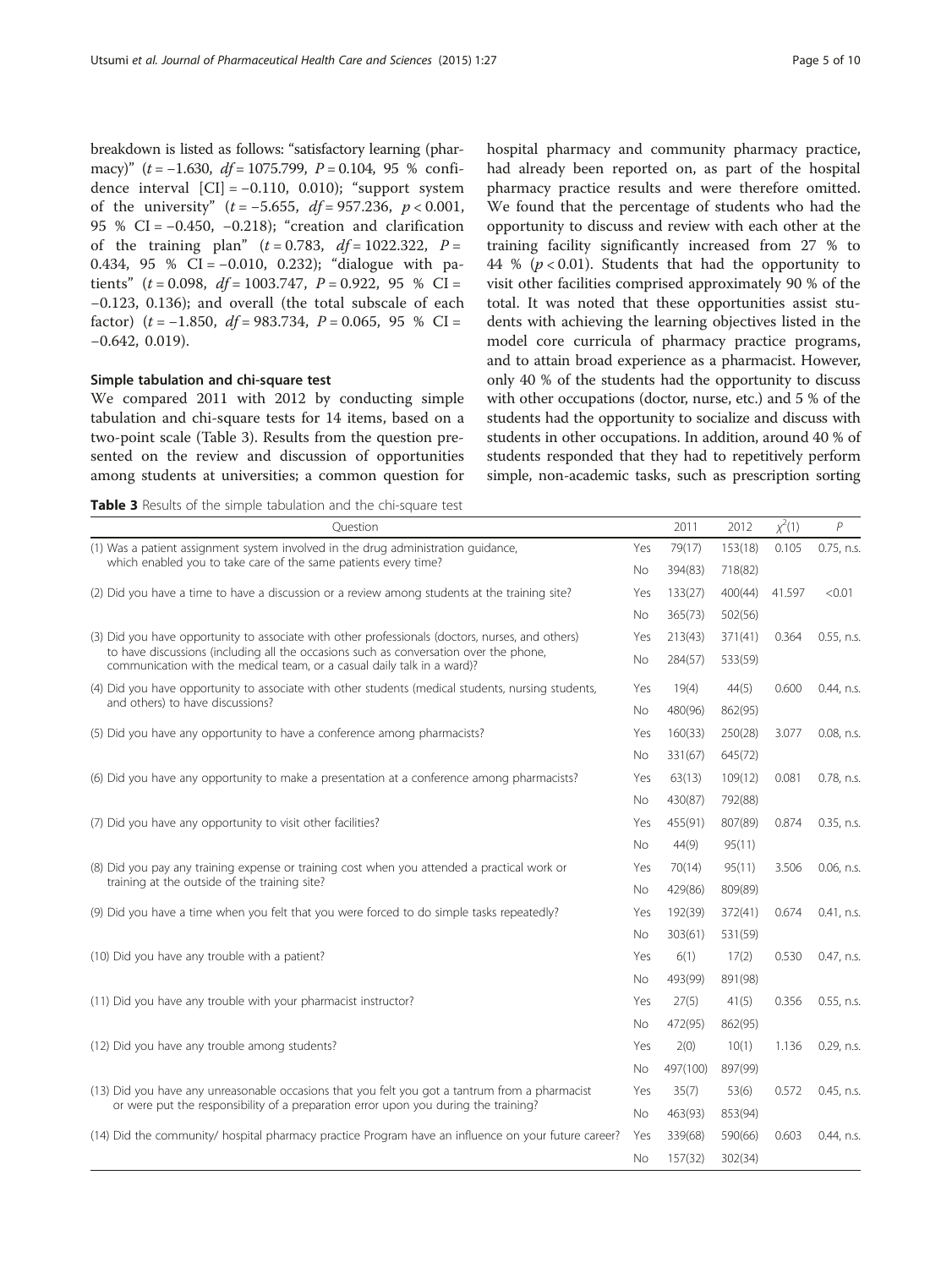and inventory management of medicinal supplies. Moreover, it was found that disagreements and broken trust between students and patients, pharmacists, and other trainees had occurred, at ratios of around 2 %, 5 % and 1 %, respectively. There were also responses stating that around 7 % of students had received unreasonable treatment, such as being blamed for prescription errors and/or had been the target of angry outbursts by pharmacists.

Lastly, around 70 % of the students responded that community pharmacy practice has influenced their career choices; specifically with regards to the following items: "I believe the job of a pharmacist is appealing because working in a pharmacy allows us to get closer to patients, compared to in hospitals"; "I wanted to become a pharmacist like the instructor at the training facility"; "I want to work (or not work) at a pharmacy in future"; "I want to work at a pharmacy that also handles overthe-counter medical supplies rather than prescriptions only"; and "I want to become a pharmacist who can contribute to home health care/ community-based care."

#### McNemar's test

We conducted McNemar's test for 14 items, based on a two-point scale. Between 2011 and 2012, we found a significant increase in hospitals only for Pattern 1; a system that allowed the student to attend to the same patient for prescription instructions (hereafter, "charge system of patients"). However, there was a significant decrease in Pattern 4, in which students were unable to experience "charge system of patients" at neither hospitals nor pharmacies  $(X^2 (3) = 14.33, ps < 0.01)$  (Table 4). Furthermore, there was a significant increase in Pattern 3, in which students had "opportunities to review and discuss with each other at training facilities" at both hospitals and pharmacies. Meanwhile, there was a significant decrease from 2011 to 2012 in students who did not get such opportunities at either hospitals or pharmacies  $(X^2)$ 

Table 4 Results of McNemar's test

 $(3) = 54.39$ ,  $ps < 0.001$ ). In addition, there was a significant decrease in Pattern 2, in which students at pharmacies only had the opportunity to visit other pharmacies, and a significant increase in Pattern 3, in which students had these opportunities at both hospitals and pharmacies  $(X^2)$  $(3) = 22.77$ ,  $ps < 0.001$ ). Moreover, there was a significant increase in Pattern 1, in which students were required to "take on the burden of paying the workshop participation fee, such as, to the Pharmacist Association"  $(X^2 (3) = 20.3,$  $p < 0.001$ ), while there was a significant decrease in Pattern 2, in which students experienced the same, at pharmacies only  $(X^2 \t(3) = 20.3, p < 0.05)$ . Furthermore, there was no significant difference between the 10 other items.

#### Multiple choice question

The actual services of the pharmacist at each training site were clarified by the following multiple choice question: "Have you ever seen any of services of a pharmacist at the training site during training?" It was found that some students never saw how some pharmacist services, relating to the Model Core Curriculum for Pharmacy Practice were actually carried out. In particular, the rates of witnessing the services of pharmaceutical preparations, home health care, drug information service, public health and disaster medical care constituted only small portions, approximately 68 %, 64 %, 56 %, 54 % and 31 %, respectively.

#### Free response

There was an overwhelming number of free responses stating that the training content and environment should be standardized so as to have no disparity for students or facilities, in terms of knowledge and experience. Additionally, a large number of responses indicated the need for a manual so that there would be no discrepancies between training content and any supplementary lessons

|                                                                           |      |                                        |                                      | Pattern                                |                               |  |
|---------------------------------------------------------------------------|------|----------------------------------------|--------------------------------------|----------------------------------------|-------------------------------|--|
| Ouestion                                                                  |      |                                        |                                      | ζ                                      | 4                             |  |
|                                                                           |      | hosp. $\rightarrow$ Yes                | hosp. $\rightarrow$ No               | hosp. $\rightarrow$ Yes                | hosp. $\rightarrow$ No        |  |
|                                                                           |      | comm. $\rightarrow$ No                 | $comm. \rightarrow Yes$              | $comm. \rightarrow Yes$                | $comm. \rightarrow NC$        |  |
| (1) Was a patient assignment system involved in the drug administration   | 2011 | $\Psi$ 170 <sup>**</sup>               | 22                                   | 56                                     | $\triangle$ 220 <sup>**</sup> |  |
| quidance, which enabled you to take care of the same patients every time? | 2012 | $\triangle 388$ **                     | 32                                   | 118                                    | $7319$ <sup>**</sup>          |  |
| (2) Did you have a time to have a discussion or a review among students   | 2011 | 157                                    | 40                                   | $\blacktriangledown$ 93 <sup>***</sup> | $\triangle$ 208***            |  |
| at the training site?                                                     | 2012 | 263                                    | 84                                   | $\triangle$ 316***                     | $\blacktriangledown$ 238***   |  |
| (7) Did you have any opportunity to visit other facilities?               | 2011 | 9                                      | $\triangle 327***$                   | $7124***$                              | 35                            |  |
|                                                                           | 2012 | 22                                     | $\Psi$ 478 <sup>***</sup>            | $\triangle 327***$                     | 72                            |  |
| (8) Did you pay any training expense or training cost when you attended   | 2011 | $\blacktriangledown$ 11 <sup>***</sup> | $\triangle$ 53 <sup>*</sup>          | 17                                     | 418                           |  |
| a practical work or training at the outside of the training site?         | 2012 | $\wedge$ 67 $\hat{ }$                  | $\blacktriangledown$ 65 <sup>*</sup> | 30                                     | 742                           |  |

The words were omitted as following: the hospital pharmacy practice is "hosp."; the community pharmacy practice is "comm."  $*P < 0.05$ ,  $*P < 0.01$ ,  $**P < 0.001$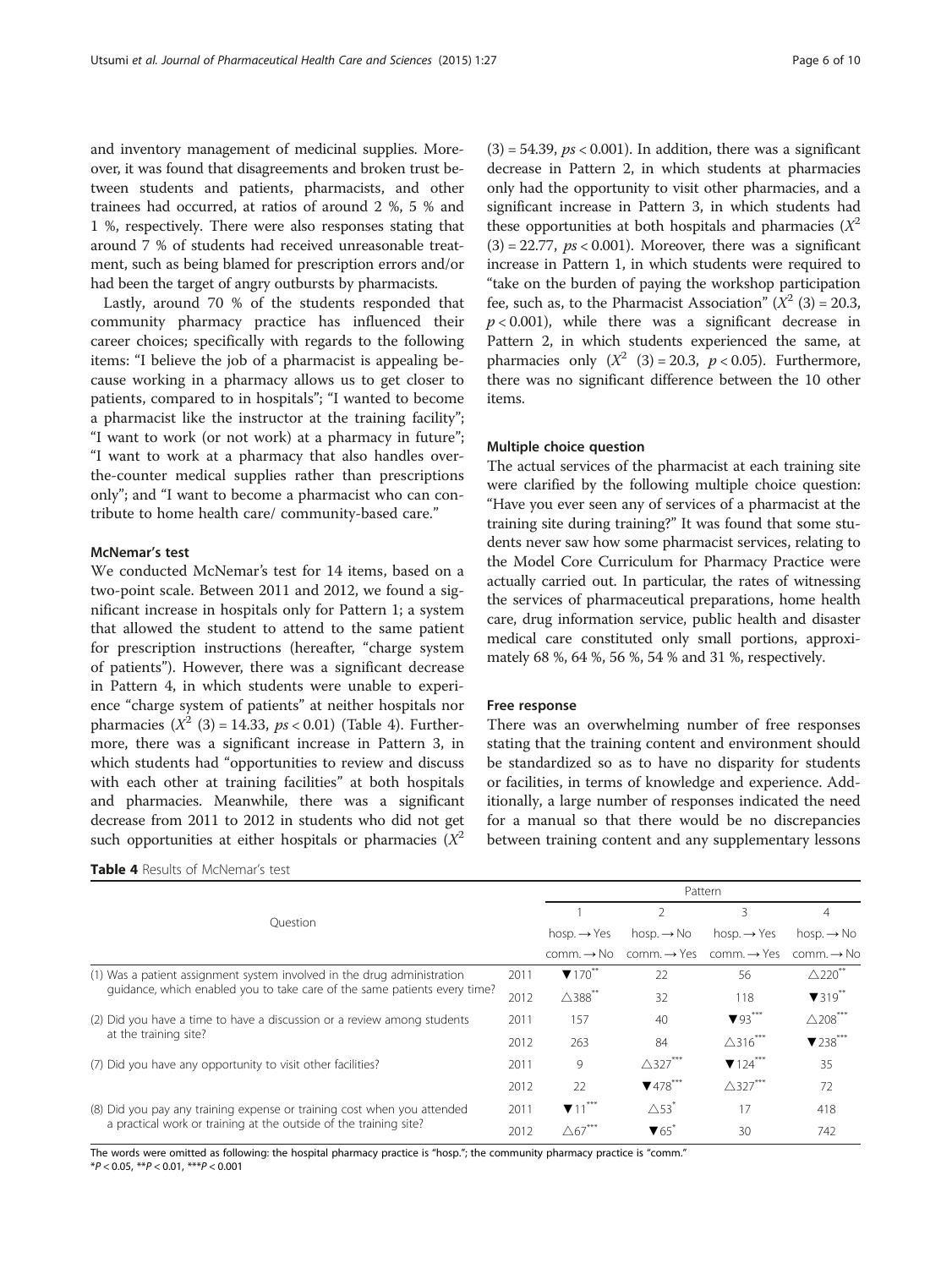conducted before and after training. The following opinions were also fairly frequent among students:

1) The continuity of clinical education and basic education

"Pre-practice training was only a formality, so I was perplexed on-site; the product names and side effects of medical supplies, transfusions, and interaction of injections should be learned beforehand."

"Training was stimulating and was an important experience that I could not have had at university; I felt a strong sense of accomplishment as a pharmacist." "My motivation to become a pharmacist increased with on-site learning. My attitude towards studying changed."

"I understood the difficulties of work on-site."

2) The gap between the ideal and reality on the pharmacy practice program

"I wish the learning objectives matched the actual situation on-site more closely." "I wanted to find out the training schedule beforehand."

"The trainee receiving system was not ready." "At the hospitals, pharmacists were busy and trainees were left alone for long periods of time."

"There was more classroom learning time at hospitals; thus, I was unable to participate in ward duties and team medical care as much."

"In hospital pharmacy practice, particularly for bedside learning, doctors and nurses should collaborate beforehand so that training is more efficient and meaningful."

"It was hard because pharmacists treated us like we were a nuisance."

"Team medical care is only a formality and there is not much enthusiasm, with mostly conservative pharmacists."

"For community pharmacy practice, we only got prescriptions from the clinics nearby/there were not many patients/because most of the duties were simple, I wasn't able to learn much."

3) The validity of the training period and learning content

"The community pharmacy practice period of two and a half months is too long."

"Community pharmacy practice wastes too much time/because not much is actually learned, I requested that the learning content be enhanced, otherwise shorten the learning period should be shortened to one month, or have us rotate among multiple pharmacies."

"For hospital pharmacy practice, because the training period is long, I was able to take care of a patient right from hospitalization to discharge; thus, I was able to learn the whole process. I am glad that I was able to continue to take care of a patient for a whole month."

4) The ingenuity of timing and opportunity for pharmacy practice program

"I wish I could have experienced training earlier in my studies at school."

"I want them to listen to my requests regarding at which facility the training should be conducted." "I want to build experience by training at more hospitals and pharmacies."

"For the joint training (in certain regions, trainees gathered together and learnt content regarding overthe-counter sales, preparations manufactured by pharmacies, preparation of Chinese medicine, and the activities of school pharmacists, etc.) during the community pharmacy practice, I was able to get along well and share information with students from other universities. The joint training in the city provided a good incentive."

5) Others

"It was a good opportunity to consider my vision for the future."

"I wish they had treated me as a trainee and not a part-time worker."

#### **Discussion**

For the traditional four-year pharmaceutical education program, pharmacy practice programs were either prerequisites or could be taken as electives. The training period varied between universities [[3\]](#page-9-0). Furthermore, the training content varied widely between training facilities. Because of this, a training plan was created with a model core curriculum for pharmacy practice programs, in order to ensure the quality and homogeneity of the programs conducted at each university. The evaluation of model core curriculum for pharmacy practice programs and pharmaceutical education began in 2011. A "revised model core curriculum for pharmaceutical education (hereafter, revised model core curriculum)" was created [[22\]](#page-9-0). Moreover, the revised model core curriculum will be implemented for freshman from 2015. In 2019, when these freshmen will be in their 5<sup>th</sup> year, we are scheduled to conduct pharmacy practice programs that utilize the revised model core curriculum. However, it is still important to understand and improve on the current pharmacy practice programs conducted nationwide in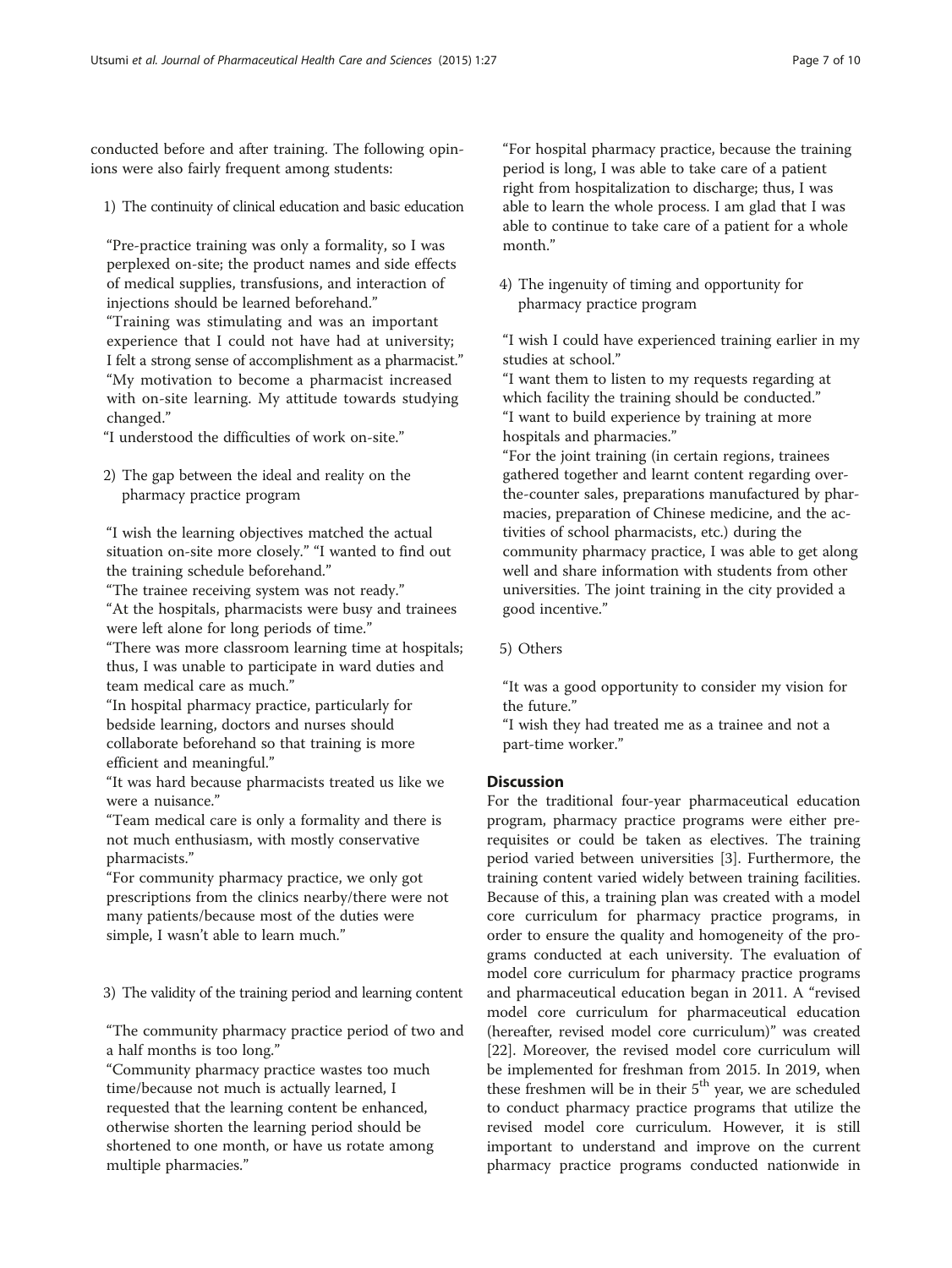Japan. This will help to enhance the educational effect of the current programs that are scheduled to continue until 2018. This will be in addition to the pharmacy practice programs that will use the revised model core curriculum scheduled to begin in 2019. Due to the above, we aimed to understand the actual state of nationwide pharmacy practice programs.

In the previous study [\[21\]](#page-9-0), we evaluated hospital pharmacy practice. In this community pharmacy practice, we used the same questionnaire as the evaluation of hospital pharmacy practice, because various stakeholders and parameters that are thought to be related to the educational effects of the whole pharmacy practice programs were incorporated.

Initially, it was expected that there would be discrepancies in the training content between hospitals and community pharmacies due to the range of their work differs. As such, we extracted the performance index for each type of training based on exploratory factor analysis. The following four factors were extracted for community pharmacy practice: "satisfactory learning (pharmacy)," "support system of the university," "creation and clarification of the training plan," and "dialogue with patients." Note that regardless of the same questionnaire being used for hospital pharmacy practice and community pharmacy practice, in the end, a different factor was extracted from each practice. "Creation and clarification of the training plan," which comprised item such as creating a schedule on a daily/hourly basis and clarifying the schedule to students was extracted for community pharmacy practice. In contrast, "support system of the training site (hospital)" comprising item such as communication and relationships with pharmacists was extracted for hospital pharmacy practice. Each of factors indicated a moderate positive correlation for "satisfactory learning (hospital/pharmacy)." The correlation between these factors was 0.67 and 0.49 for learning at hospital pharmacies and community pharmacies, respectively.

From the above, the qualitative difference in training content experienced in hospital pharmacy practice and community pharmacy practice was presumed to have influenced the evaluations made by the students. In other words, As the reason of extracted "support system of the training site (hospital)," this is thought to have resulted from the state of hospital pharmacy practices, as judged by the coordination and support of pharmacists, which requires students to participate in various learning locations, including clinical conferences and team medical care (palliative care team and infection prevention and control team, etc.). Moreover, as to the reason for the extracted "creation and clarification of the training plan," there are many cases where community pharmacy practices accept students at pharmacies that specialize in handling pharmacy services under health insurance. It is possible to

consider the work at these pharmacies involves simple and repetitive tasks, and it is presumed that the training content of these practices may be poor.

In other words, for hospital pharmacy practice, pharmacists should review communication and treat students in a respectful manner, as it relates to "support system of the training site (hospital)." It is also important to confirm whether there are any differences in the instruction content and quality for students because of the difference in student compatibility and level of communication. Moreover, the free responses ("I was left alone," "I was treated as a nuisance," etc.) seem to indicate a hostile training environment. It is therefore inferred that we need to reexamine the system to ensure students are received with a warm welcome. For community pharmacy practice, pharmacists should confirm a certain training schedule is created to ensure that students experience all pharmacy duties, and explained to the students in relation to "creation and clarification of the training plan." Furthermore, when reviewing the free responses of the students ("the period of two and a half months is too long," "not much content is actually learned," etc.), the developers of the model curriculum for pharmacy practice programs are required to evaluate in detail whether the training period and learning objectives of the curricula appropriately correspond to the actual situations at the medical sites (especially pharmacies). This would, in all likelihood, result in significant improvements being made to the content of the pharmacy practice programs.

In Pharmacist Training Workshop for Pharmacy Practice Instructor, it may also be effective to enforce content relating to interaction with students and the appropriate preparation of training schedules. Furthermore, at present, one instructor pharmacist has completed the workshop is assigned at each training facility. However, in reality, it is impossible for one instructor pharmacist to instruct all students. Therefore, increasing the number of assigned instructor pharmacists and recommending the certification of instructor pharmacist to all pharmacists could lead to improvements in the current state of pharmaceutical training.

In addition, for community pharmacy practice, we found that there was no change in the mean values of each factor extracted by factor analysis between 2011 and 2012, with the exception of the "support system of the university." Furthermore, there was no change over the 2 years, even for the total of each factor subscale score. In other words, no change was found in the content or quality of community pharmacy practice.

From the results of simple tabulation and the chi-square test, the following was found for community pharmacy practice: for both years, around 90 % of students stated they had had an opportunity to visit other facilities to accumulate broader experience as a pharmacist and accomplish all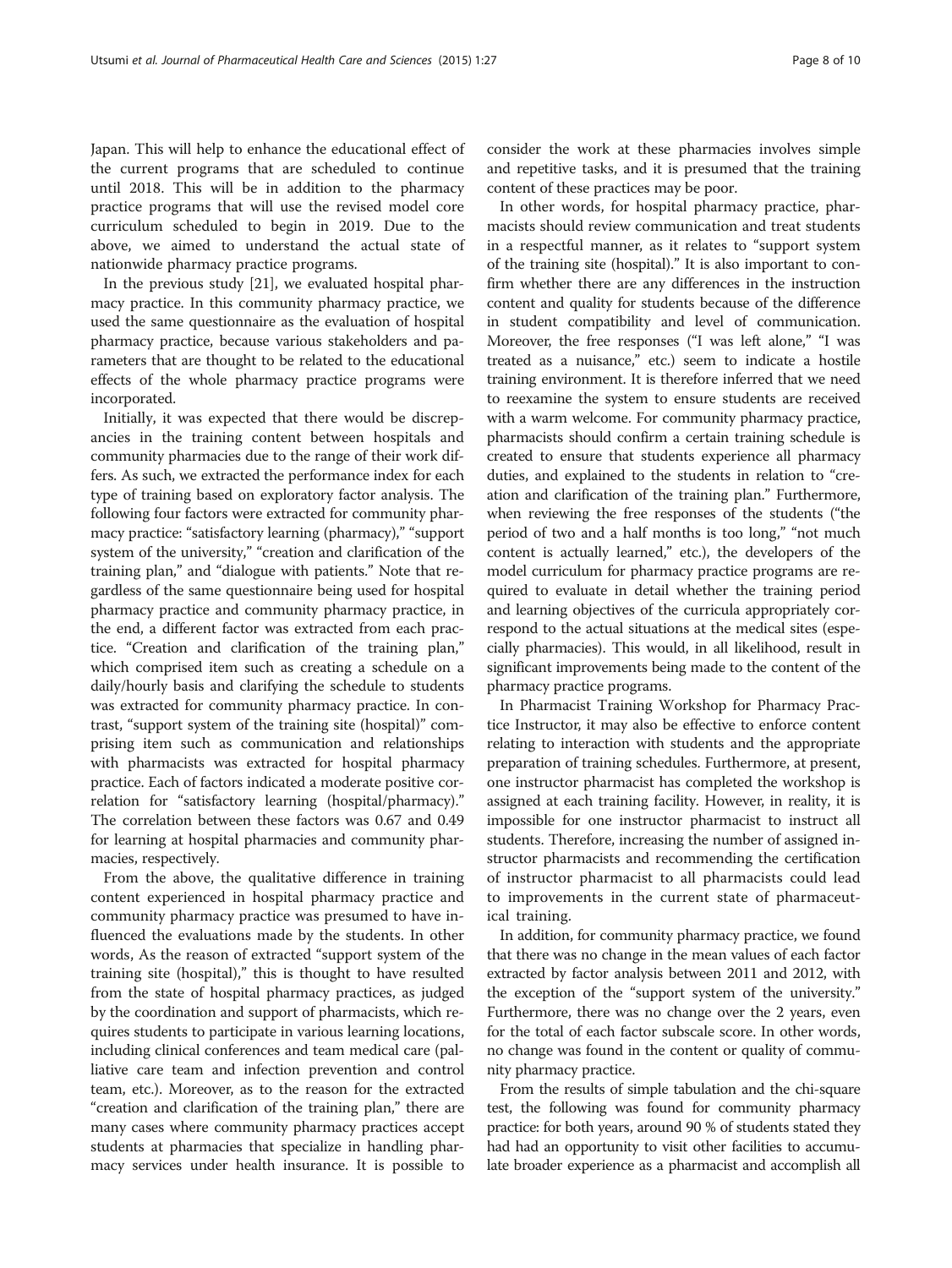learning objectives listed in the model core curriculum for the pharmacy practice programs (in 2011: 91 %, in 2012: 89 %). At the introduction of the pharmacy practice programs, it was a requirement to form a group with multiple facilities, accept students, and standardize training content. However, this would have necessitated tremendous effort for pharmacists in community pharmacy practice. Furthermore, in the free responses, students from certain regions frequently mentioned the joint training and evaluated it as useful and effective. On the other hand, due to the many requests to standardize the training content nationwide, the joint training may be effective for correcting disparities in the teaching system and learning content at each community pharmacy. However, many students have requested standardization of training content and environment for both hospital pharmacy practice and community pharmacy practice. This could be due, in part, to the fact that evaluation of accomplishing such standardization for learning objectives is ambiguous. Thus, it may be more effective to introduce fill-in-the-blank style training books which are used in countries such as England, and to have training passes evaluated by Kubo et al [\[20](#page-9-0)].

Furthermore, certain points that have reinforced the moderate positive correlation found between "satisfactory learning" and "dialogue with patients" were found in both hospital pharmacy practice and community pharmacy practice (correlation between the factors was 0.53 and 0.50, respectively) [\[21\]](#page-9-0). Before introducing pharmacy practice programs, the importance of participatory training rather than observational learning was mentioned, with the objective of creating a connection between students and their patients. Furthermore, university instructors participating in the development of the model core curriculum for pharmacy practice programs have engaged in educational activities targeting all university instructors and pharmacists at training facilities. Therefore, the pharmacy practice programs are now more closely matched to the students' needs. It was indicated that promoting such programs leads to "satisfactory learning," accompanied by student satisfaction and a sense of accomplishment and should therefore be continued in future.

From the results of McNemar's test, from 2011 to 2012, there was a significant increase in the number of students who were able to experience the "charge system of patients" at hospitals only, and a significant decrease among students who were unable to experience this system, at neither hospitals nor pharmacies ( $ps < 0.01$ ).

The results of factor analysis (correlation between "satisfactory learning" and "dialogue with patients" was 0.53 in hospital pharmacy practice, and 0.50 in community pharmacy practice) and the above results of McNemar's test suggest that opportunities are being created for interaction with patients. As such, the effectiveness of assigning a patient to each trainee is reinforced, along with in-depth

pharmaceutical care. This is in addition to enhancing professionalism and responsibility as a pharmacist. When reviewing the free responses of the students ("I am glad that I was able to continue to take care of a patient for a whole month") and the above results of McNemar's test, it is also effective to establish a certain training period (especially in hospitals) and conduct training at multiple facilities. Furthermore, it was indicated that it would be effective to retain training at both hospitals and pharmacies and continue to make improvements to both training content and readiness to receive trainees on a daily basis. This would help to correct and mutually supplement disparities such as those between training facilities and educational content.

The revision of the model core curriculum for pharmaceutical education and pharmacy practice programs has led to these becoming unified. Additionally, reinforcing the continuity of clinical education centered on medical settings and basic education centered on the university has been promoted. However, it was inferred from reviewing the free responses ("team medical care was only a formality," "there is not much to learn at the pharmacy," etc.) that students in the current pharmacy practice programs are learning something of an unintended or negative "hidden curriculum" based on the gap between the ideal and the reality of the experience. To reduce these factors and to train pharmacists with basic knowledge, skills, and positive attitudes for contributing to team medical care and community-based care, it appears that cooperative student training is required. To accomplish this, stakeholders within pharmacy practice programs in hospitals, pharmacies, and universities must communicate with each other in order to deepen their mutual understanding of the training required.

#### Conclusion

The following four factors were extracted for community pharmacy practice: "satisfactory learning (pharmacy)," "support system of the university," "creation and clarification of the training plan," and "dialogue with patients." From 2011 to 2012, there were no significant differences found in the factors, with the exception of the "support system of the university." Moreover, to accomplish the learning objectives, the community pharmacy practice program has introduced some initiatives, such as joint training. Furthermore, conducting training at multiple facilities deepens student learning and assists with the correction of problems, such as the disparities within the teaching system and learning content at each of the training facilities.

#### Competing interests

The authors declare that they have no competing interests.